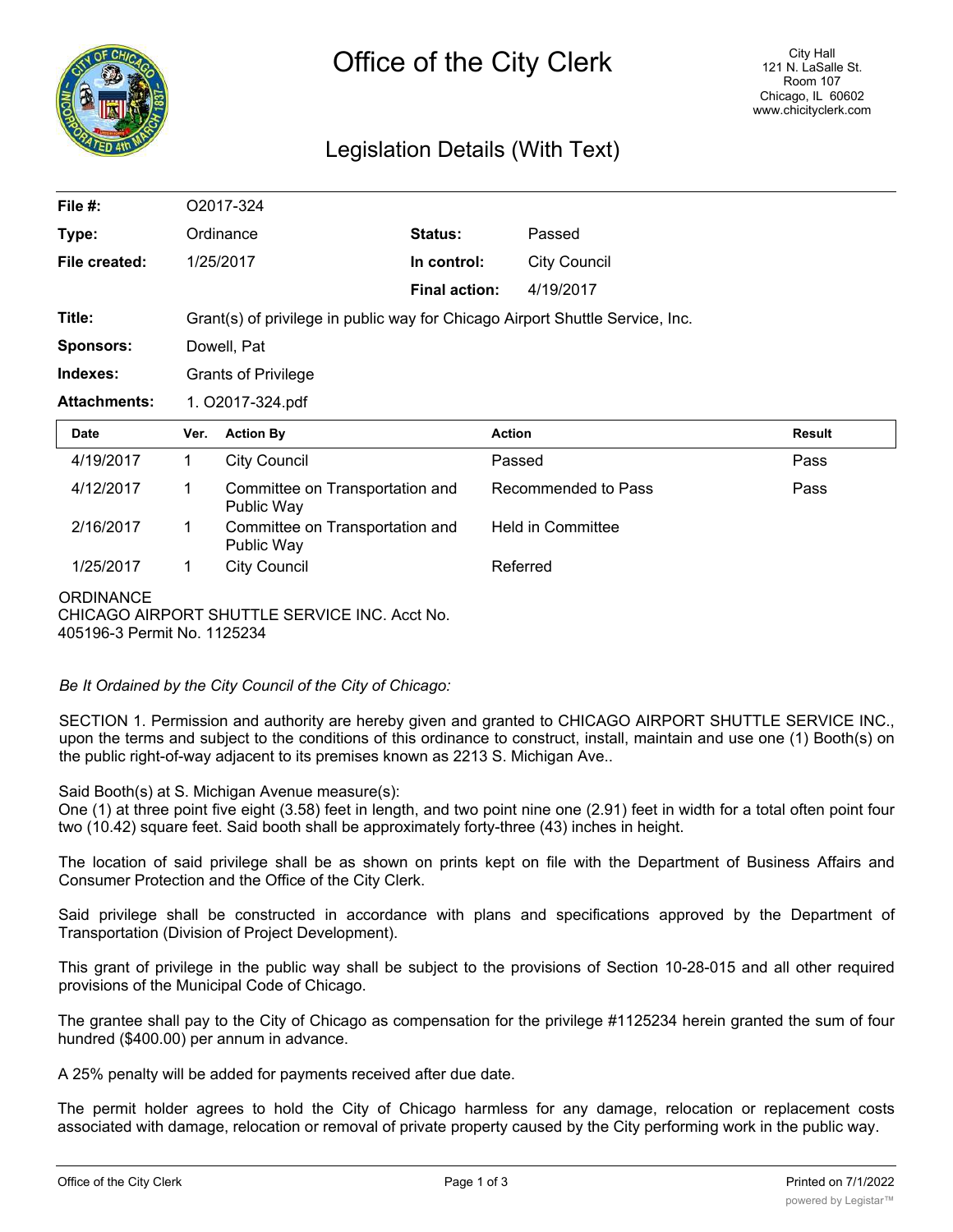## **File #:** O2017-324, **Version:** 1

PatDowell 3rd Ward Page 1

Authority herein given and granted for a period of five (5) years from and after Date of Passage.

**1\*? -if:1**

**I i**

v.

**I !**

**f**